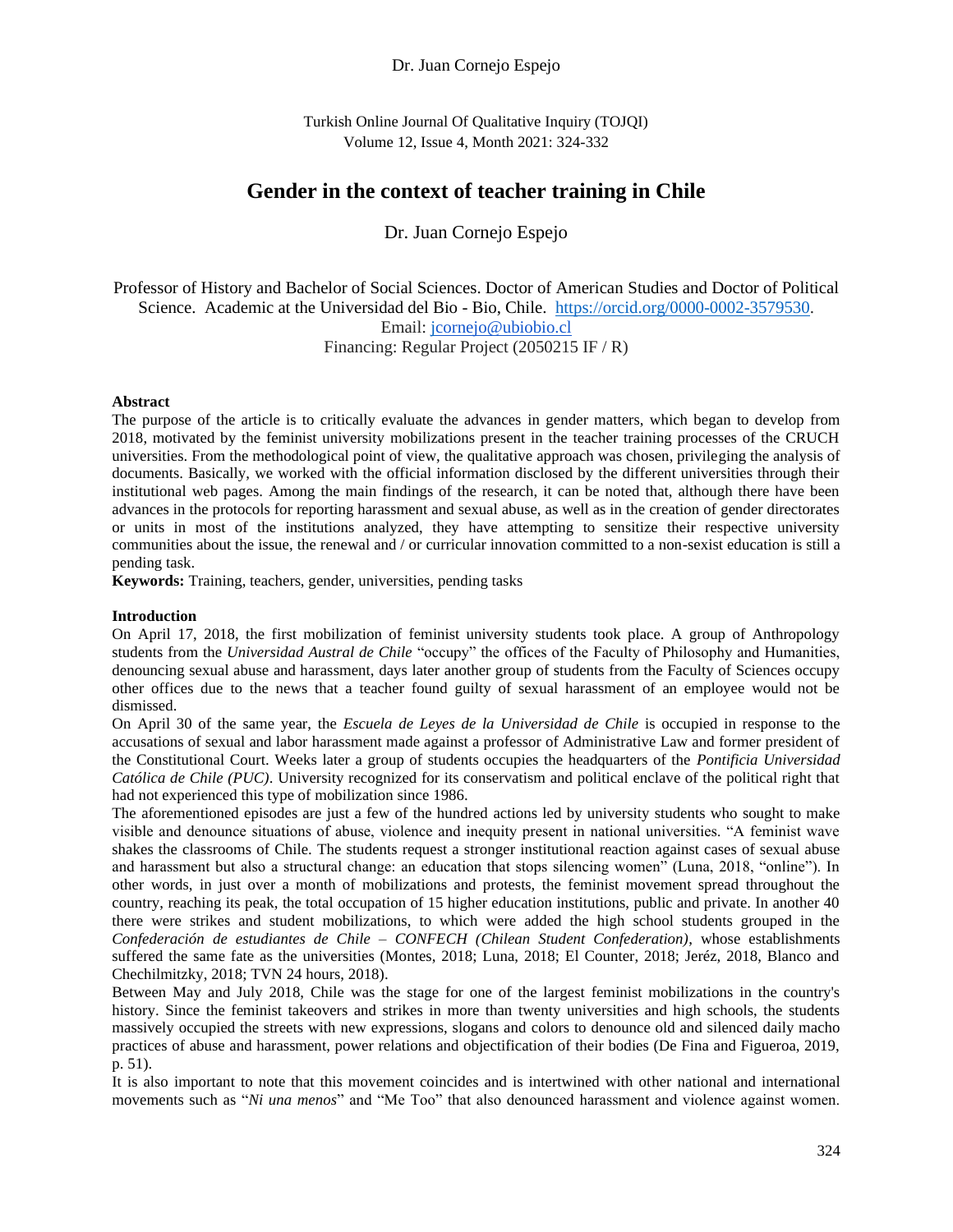Violence that ranges from culturally and institutionally normalized macho expressions, to feminicide. In the case of the university students, one of the most repetitive complaints was the disqualifications, jokes, abuse of power and sexual assaults committed by some academics and, on occasions, by colleagues. No less relevant were in the eyes of the mobilized women the deep gender gaps that were observed in the academy and in the distribution of university management positions. Just as an example, as the university students themselves noted, only one of the rectories of the 27 CRUCH universities was occupied by a woman.

Among the main demands of the university feminist movement, whose slogan was "Against sexist violence, nonsexist education", was: 1) The visibility of sexism in education; 2) Improvement of the procedures for reporting, investigating and punishing situations of sexual harassment and abuse committed in university institutions; 3) Installation of work tables; 4) Development of a university gender policy; 5) Innovations and / or curricular reforms in order to promote a non-sexist education that reproduces patriarchal logic; 6) Recognition of sexual and gender dissidence (Montes, 2018; Luna, 2018; El Mostrador, 2018; Jerez, 2018, Blanco and Chechilmitzky, 2018; TVN 24 horas, 2018). Free abortion was another of the issues that broke out in several of the petitions, as well as the denunciation of the femicides that were assumed as flags of struggle of the entire Chilean feminist movement (TVN 24 horas, 2018).

(…) The third wave of feminist protests, characterized by the actions of university women throughout the country, whose manifestations made visible the discrimination and unequal treatment experienced by women and sexual diversity, summoning the Legislative and Executive powers to take measures to improve the conditions of historically marginalized groups (Reyes and Roque, 2019, p. 191).

Given the public uproar generated by the mobilizations, the massive marches, and the length of some occupations or "takeovers" that led to class suspensions, the universities quickly adopted measures, among which they stood out: negotiation tables and the creation of stricter protocols for punish sexual harassment and abuse on university campuses. Thus, within a month of starting the mobilizations, 23 universities already had protocols in place to prevent and prosecute this type of practice (Blanco and Chechilmitzky, 2018). The development of more comprehensive university gender policies, curricular reform and more equitable treatment of women and sexual and gender dissidents were pending tasks that the different universities promised to resolve as soon as possible.

And it is precisely the monitoring of these commitments, particularly, what refers to curricular reforms and / or innovations, as well as the development of specific university gender policies is what guides this research, the main results of which are reflected in this article. In other words, we want to critically evaluate the advances in gender matters present in the training processes of future teachers who are studying pedagogies at the different  $CRUCH<sup>1</sup>$ universities. Specifically, it seeks to elucidate how gender issues, and more specifically equity and equality, have been introduced into the professional training networks of the different pedagogies, either as specific subjects or as thematic units in other subjects. To fulfill this objective, the professional training networks of the pedagogies taught by the universities belonging to the CRUCH were analyzed. Equally relevant is the information from the *Consejo Nacional de Educación* – CNED (National Council of Education) where not only information is provided regarding the number of enrolled, distribution by gender, regional distribution, income scores, etc. but also basic information regarding curricular aspects of initial teacher training (FID-*Formación Inicial Docente*).

#### **Methodology**

Given the characteristics of the research, the qualitative approach was chosen, privileging the analysis of documents (Bardín, 2002). The documentary corpus was made up of the strategic development plans, training models, information from the institutional gender units or departments and the training networks or itineraries of the different pedagogies taught by the CRUCH<sup>2</sup> universities. Basically, we work with the official information disclosed by the different universities through their institutional web pages. The units of analysis considered were: a) notions related to gender and sexual diversity; b) protocols for handling sexual harassment and abuse; c) non-sexist education; and d) pedagogical strategies.

## **Gender gaps in the Chilean university system**

<sup>1</sup> The Council of Rectors of Chilean Universities (CRUCH-*Consejo de Rectores de Universidades Chilenas*) is the entity that groups together the different "traditional" universities (public and private), distributed throughout the country, plus 3 recently incorporated private universities (*Universidad Diego Portales, Universidad Alberto Hurtado and Universidad de Los Andes*).

<sup>&</sup>lt;sup>2</sup> For the purposes of the study, only the 27 traditional, public and private universities, assigned to free, were considered, excluding the three recently incorporated private universities.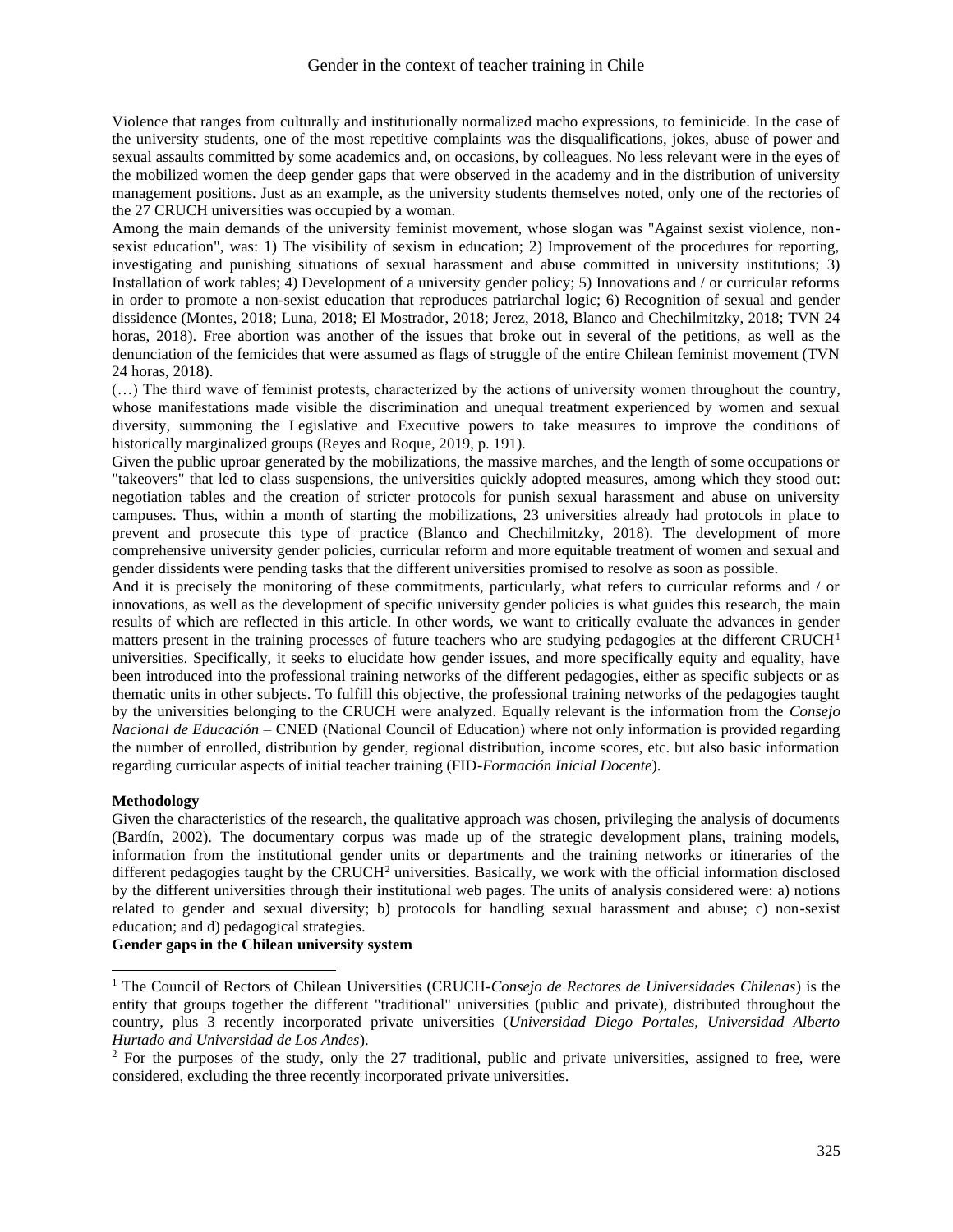Although in the last two decades there has been a constant increase in the enrollment of women entering Chilean universities, as can be seen in the following table, even doubling the number of men, this increase has not managed to break with the remnants of a patriarchal culture, ending the macho university enclaves, let alone guaranteeing equality and equity between men and women.

| Year | Men    | Women  | <b>Total</b> |  |
|------|--------|--------|--------------|--|
| 2005 | 12.632 | 30.465 | 43.097       |  |
| 2007 | 11.928 | 25.785 | 37.713       |  |
| 2009 | 13.065 | 28.637 | 41.702       |  |
| 2011 | 13.477 | 26.333 | 39.810       |  |
| 2013 | 13.006 | 24.161 | 37167        |  |
| 2015 | 12.663 | 22.254 | 34.917       |  |
| 2017 | 12.646 | 22.947 | 35.593       |  |
| 2018 | 13.253 | 24.521 | 37.774       |  |
| 2019 | 14.378 | 27.421 | 41.799       |  |
| 2020 | 14.147 | 27.282 | 41.427       |  |

Table 1. Distribution of undergraduate enrollment - CRUCH Universities

Source: Consejo Nacional de Educación – CNED (National Council of Education).

Furthermore, numerous national and international studies show that the theory of the so-called "glass ceiling" (Ames, 2006) is faithfully replicated in the Chilean university space. That is, an important contingent of women at the base of the pyramid, especially concentrated in the undergraduate of certain specialties and / or professions. However, as the pyramid begins to rise, the number of postgraduate women begins to decrease, a situation that becomes more noticeable at the doctoral and postdoctoral levels.

According to CNED data, women predominate in private universities, being the majority, by far, in those that do not belong to the CRUCH, nor are they governed by the *Sistema Único de Admisión* – SUA (Single Admission System), where they represent 61% of enrollment; while in the private universities attached to the SUA they reach 53%. The figures seem to be reversing in the non-state universities of the CRUCH, better known as Red G9, which includes all Catholic universities plus the *Universidad de Concepción, Universidad Austral and the Universidad Técnica Federico Santa María*. In this case, men represent 52%. On the other hand, in state universities, enrollment is equal between both genders (Ramírez, 2017). In other words, women tend to predominate in private universities and men in traditional ones, that is, women continue to be a minority in the most prestigious universities in the country. The question that immediately arises is why is this happening? considering that women exceed men in the total enrollment of the country. The possible answers point to the university selection test (*PSU-Prueba de Selección Universitaria*) "(...) it is proven that women are less successful than men in the results of standardized tests" (Ramírez, 2017, "online"). In addition, several of the G - 9 universities have a strong emphasis on science and technology, areas traditionally reluctant to enter women.

The restrictions seem to be replicated in the university work environment, where women are the majority in administrative and service functions, even though the respective heads are preferably occupied by men. With regard to the academic world, at the base, the number of men and women is similar, however, as the highest positions of university management and / or decision-making (heads of departments, deanships, vice-rectories and rectories), for the most part, are occupied by men. And in the cases where there are women, they correspond to specific areas such as education, health or humanities (Duarte, 2012; Venegas, 2017; Alvarado, 2017; Cornejo, 2018).

The most worrying thing is that the lack of opportunities and inequity in the distribution of positions are compounded by the restrictions that women impose on themselves, often postponing their professional or academic development by virtue of motherhood, family care and work or impositions of life as a couple, thus fulfilling the socalled "sticky floor". That is, the restrictions come both from a system that excludes them ("glass ceiling), and from self-imposed restrictions ("sticky floor"). In this analysis, it cannot be ignored either that an equitable distribution of positions and opportunities is not enough, but rather that it is necessary to break with a patriarchal - macho logic that sometimes causes women who rise to positions of power to reproduce practices that perpetuate and legitimize that same order. In this sense, gender parity must be accompanied by the breakdown of a paradigm that legitimizes inequality, enshrines exclusion and perpetuates differences (Cornejo, 2018).

## **Action protocols for sexual and labor harassment and arbitrary discrimination**

As can be seen in the following table, almost all of the state public universities of the CRUCH, largely pressured by the feminist mobilizations of 2018, implemented protocols for action against sexual harassment, gender violence and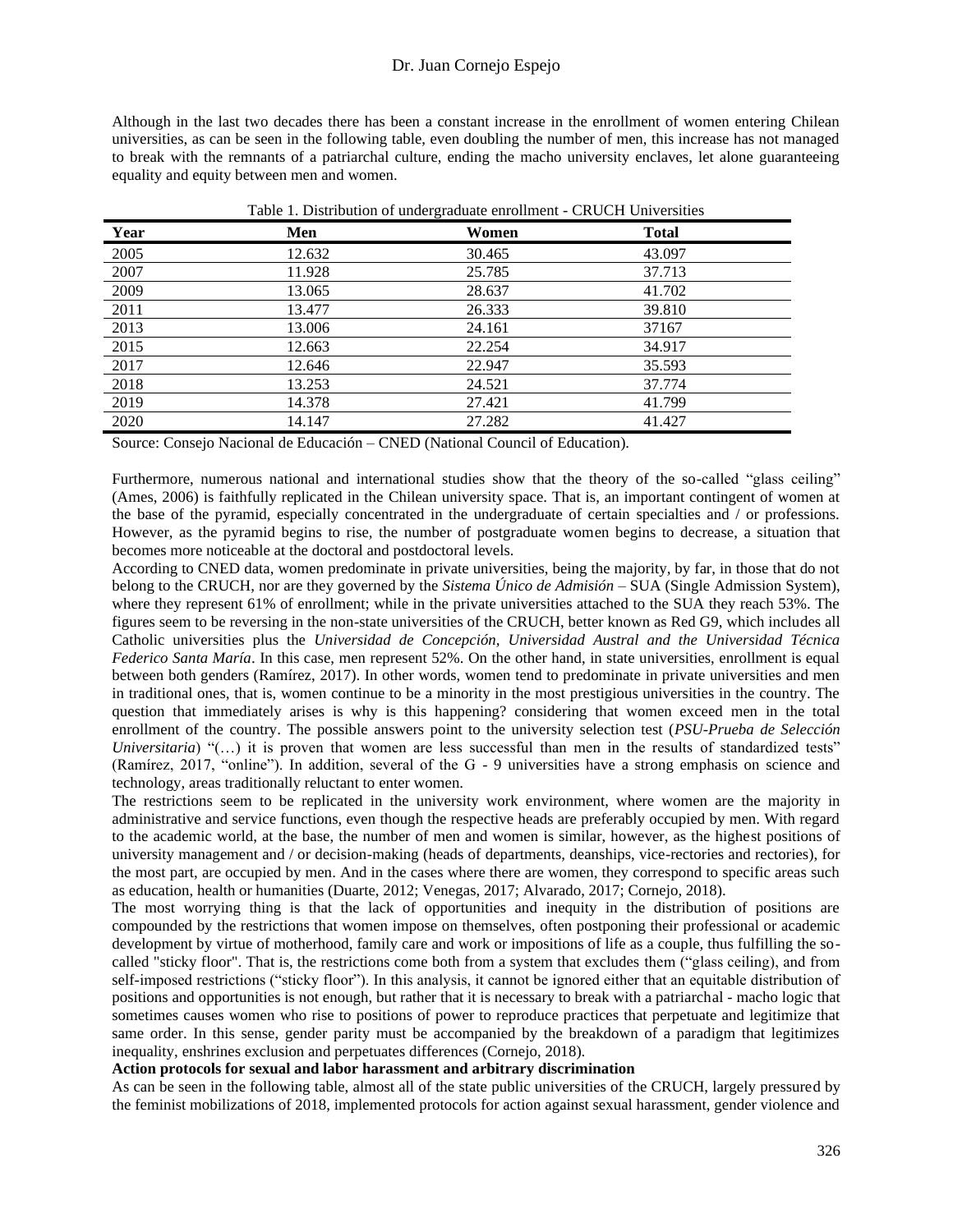arbitrary discrimination motivated by sexual orientation, expression and / or dissident gender identity. The exception is the University of Antofagasta, which, despite announcing in the institutional news that it had formed a special commission to create a protocol in June 2018, this task did not prosper, since there is no reference to the matter on its website. This oversight draws attention, therefore, one of the aspects that have been most publicized and made visible by national universities through different media, including their web pages, are said protocols and units. Furthermore, as has just been announced in the press, one of the criteria that the *Comisión Nacional de Acreditación – CNA* (National Accreditation Commission) will incorporate for institutional accreditations is gender equity (Saracostti, 2020).

It is also important to note that, even though a few universities had protocols for reporting situations of sexual harassment prior to the feminist outbreak, these documents were rather symbolic and poorly applied. And although from the mobilizations almost all the universities have protocols and gender units and / or directorates, the criticism that can be made is that several of these documents were released under pressure from the contingency of the moment and not as fruit of reflection and maturation processes of university communities, which reduces their legitimacy and roots in those same communities. However, the valuable contributions that the recently created gender units and / or directorates have made cannot be denied, especially in the awareness-raising and training processes of both academics / officials and students, giving workshops, giving seminars, producing educational material. The truth seems to be that the universities that have taken seriously the challenge of providing an education with a gender perspective and trying to reverse the situations of inequality and inequity have not only created protocols and units and / or directions to "comply" with the student requests or respond to accreditation requirements, but have also made these initiatives visible through official websites. This is particularly noticeable in most public universities, whose units and / or directorates play an active role in university work. Moreover, a group of these same universities have not only not settled for promoting and defending gender equality and equity within their respective houses of study, establishing alliances with student directorates and student centers, but they have also been diligent promoters of the recognition of different sexual orientations, expressions and gender identities, even making reference to this decision in their own names. As an example, we can cite: the Unit of equality and diversity of the *Universidad of Valparaíso*; the Office of gender and sexualities of the *Universidad Metropolitana de Ciencias de la Educación*, the General Directorate of gender and equity of the *Universidad del Bio-Bio* and the Directorate of gender, diversity and equity of the *Universidad de Magallanes*.

This is particularly relevant considering that in the current government administration of President Piñera there has been a setback in gender matters compared to the Bachelet administration. Setback, particularly, perceptible in the educational field where, in addition to the lack of a national policy of education in sexuality and affectivity<sup>3</sup>, gender has been reduced to demands for equity and equality, especially in the educational and labor field, or violence towards women, thereby making other claims invisible such as abortion, political participation, the deconstruction of a patriarchal-macho culture (Reyes and Roque, 2019; De Fina and Figueroa, 2019) and, by the way, the recognition of dissent; this shows that Chile lacks long-term State policies on gender and sexual education.

This new paradigm on the conception of gender that includes sexual identities (...) does not manage to be institutionally sustained, since, during the government of Sebastián Piñera (2018 onwards) it returns to retake the idea of gender as a matter of gaps between men and women, evidencing the institutional fragility that characterizes these policies in the Chilean case (Rojas and Astudillo, 2020, p. 126).

|                                  |                  | Table 2. State public CRUCH universities that have gender protocols and directions |
|----------------------------------|------------------|------------------------------------------------------------------------------------|
| <b>State Public Universities</b> | <b>Protocols</b> | <b>Gender Units / Directions</b>                                                   |
| U. de Chile                      | X                | Gender equality department                                                         |
| U. de Santiago de Chile          | X                | Gender direction                                                                   |
| U. de Tarapacá                   | Х                | <b>Gender Equity Directorate</b>                                                   |
| U. Arturo Prat                   | X                | Gender direction                                                                   |
| U. de Antofagasta                |                  |                                                                                    |
| U. de Atacama                    | X                | Office of Equal Opportunities and Gender                                           |
|                                  |                  | Equity                                                                             |
| U. de la Serena                  | X                | Equity and gender committee                                                        |
|                                  |                  |                                                                                    |

Table 2. State public CRUCH universities that have gender protocols and directions

<sup>3</sup> The recurring excuse to oppose a national policy of education in sexuality and affectivity, wielded by supporters of establishments and groups of proxies linked to religious groups and the political right has historically been an alleged defense of "freedom of education".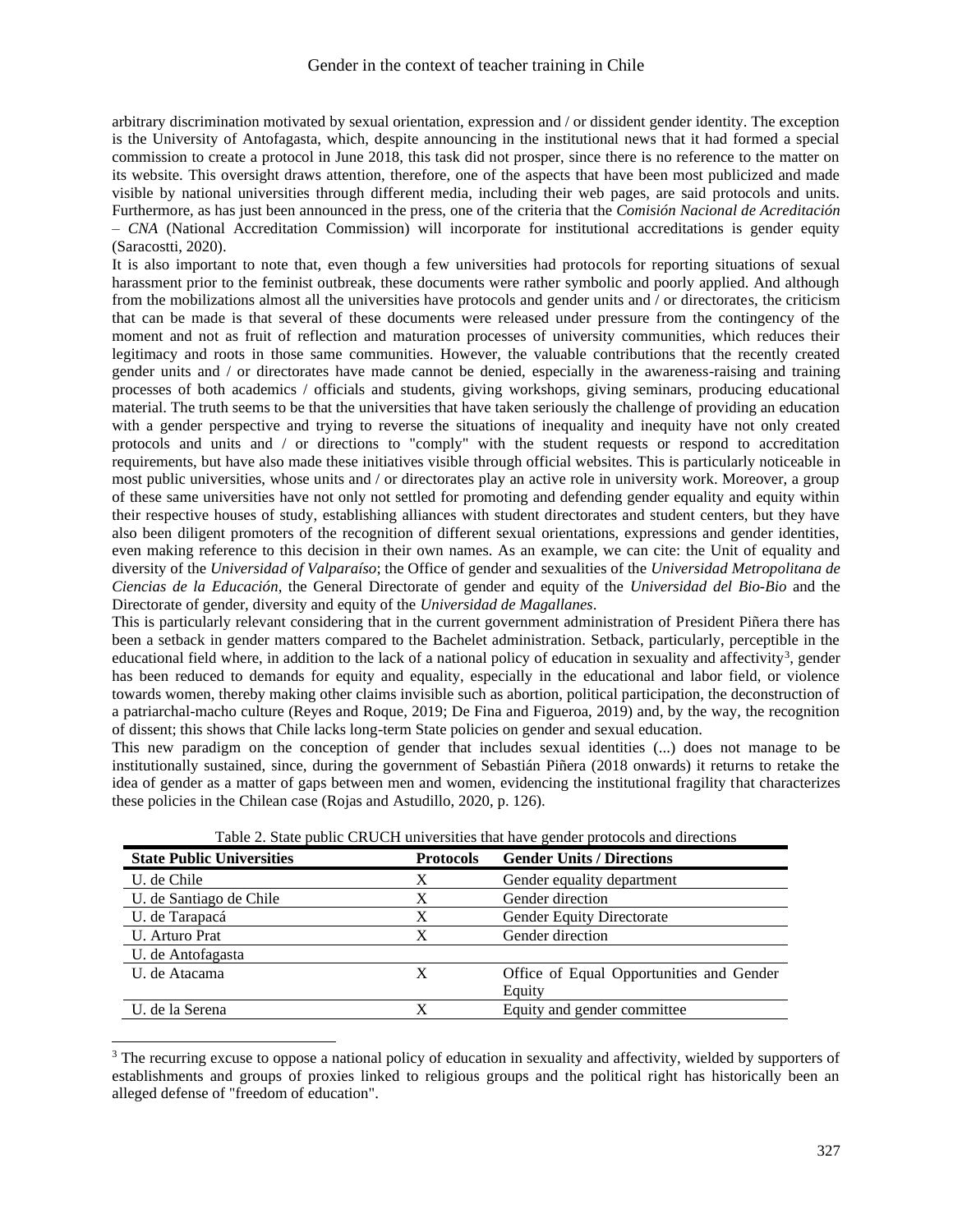| U. de Valparaíso                      | X            | Equality and diversity unit                 |
|---------------------------------------|--------------|---------------------------------------------|
| U. de Playa Ancha                     | X            | Gender Equity and Equality Directorate      |
| Metropolitana de Ciencias de la<br>U. | $\mathbf{X}$ | Gender and sexualities office               |
| Educación                             |              |                                             |
| U. Tecnológica Metropolitana          | X            | Gender and equity program                   |
| U. de O'Higgins                       | X            | Equity and gender office.                   |
| U. de Talca                           | X            | Gender direction                            |
| U. del Bío - Bío                      | X            | General Directorate of Gender and Equity    |
| U. de la Frontera                     | X            | Gender Equity Directorate                   |
| U. de Los Lagos                       | X            | Gender equality department                  |
| U. de Aysen                           | X            | Gender equity unit                          |
| U. de Magallanes                      |              | Directorate of gender, equity and diversity |

Source: Own Creation

Regarding the CRUCH universities that are self-defined as non-state public, the diagnosis is more complex, since 3 of the 9 (*Universidad de Concepción, Universidad Técnica Federico Santa María and Universidad Austral*), given their non-state nature. confessional, have had a behavior similar to state universities; that is, they have protocols and have been very active and committed to their gender units and / or directorates. In the case of *Pontificia Universidad Católica de Chile*, although it has a protocol for complaints of sexual harassment and a Gender Equity Directorate, its position on the issue is more in line with a conservative vision that reduces gender to the conflict between men and women or the violence towards the latter, leaving aside or ignoring other demands of the feminist movement; without counting on his fierce opposition to the recognition and granting of full rights to sexual and gender dissidents. Hence, his silence in relation to the recognition of the social name of his trans students, for example, is not strange. The reality of the *Pontificia Universidad Católica de Valparaíso* is not very different, which is very active in the prevention of gender violence, but silent in relation to other feminist demands.

However, the situation is even worse in relation to the other Catholic universities in the country, originally created as the headquarters of the *Pontificia Universidad Católica de Chile*. These institutions, as can be seen in the following table, lack protocols or gender units and / or directorates. And where there are, there is no certainty of their operation, since they are known not through the institutional website, as usually happens in the secular CRUCH universities, but through a chronicle in the university newspapers. When reviewing the institutional organization charts, there is no gender unit or direction, nor is a dependency or hierarchy relationship established with any department or administrative unit.

| <b>Non-state Public Universities</b>             | <b>Protocols</b> | <b>Gender Units / directions</b>                   |  |
|--------------------------------------------------|------------------|----------------------------------------------------|--|
| Pontificia Universidad Católica de Chile         | X                | <b>Gender Equity Directorate</b>                   |  |
| Universidad de Concepción                        | X                | Directorate of gender equality<br>and<br>diversity |  |
| Universidad Técnica Federico Santa María         | X                | Gender equity and inclusion unit                   |  |
| Pontificia Universidad Católica de Valparaíso    | X                | Inclusion and gender unit                          |  |
| Universidad Austral de Chile                     | X                | Secretary of gender and sexualities                |  |
| Universidad Católica del Norte                   | X                | Gender direction                                   |  |
| Universidad Católica del Maule                   | X                |                                                    |  |
| Santísima<br>Universidad<br>Católica<br>de<br>1a | $\mathbf{X}$     | Gender committee                                   |  |
| Concepción                                       |                  |                                                    |  |
| Universidad Católica de Temuco                   |                  | Gender commission                                  |  |

Table 3 Non-state public CRUCH universities that have gender protocols and directions

Source: Own Creation.

Regarding the protocols (where they exist), they are rather adaptations of the PUC Chile protocol, assumed and in some cases hastily decreed to comply with current legislation and in the face of accusations of sexual harassment of some of its academic members.

And despite the fact that at the time an important part of its student body was mobilized in solidarity with the feminist university movement in 2018 with class suspensions, marches, reflection days, etc., such neglect is not accidental, but responds to the conservatism of its authorities, to sexism and poorly concealed institutional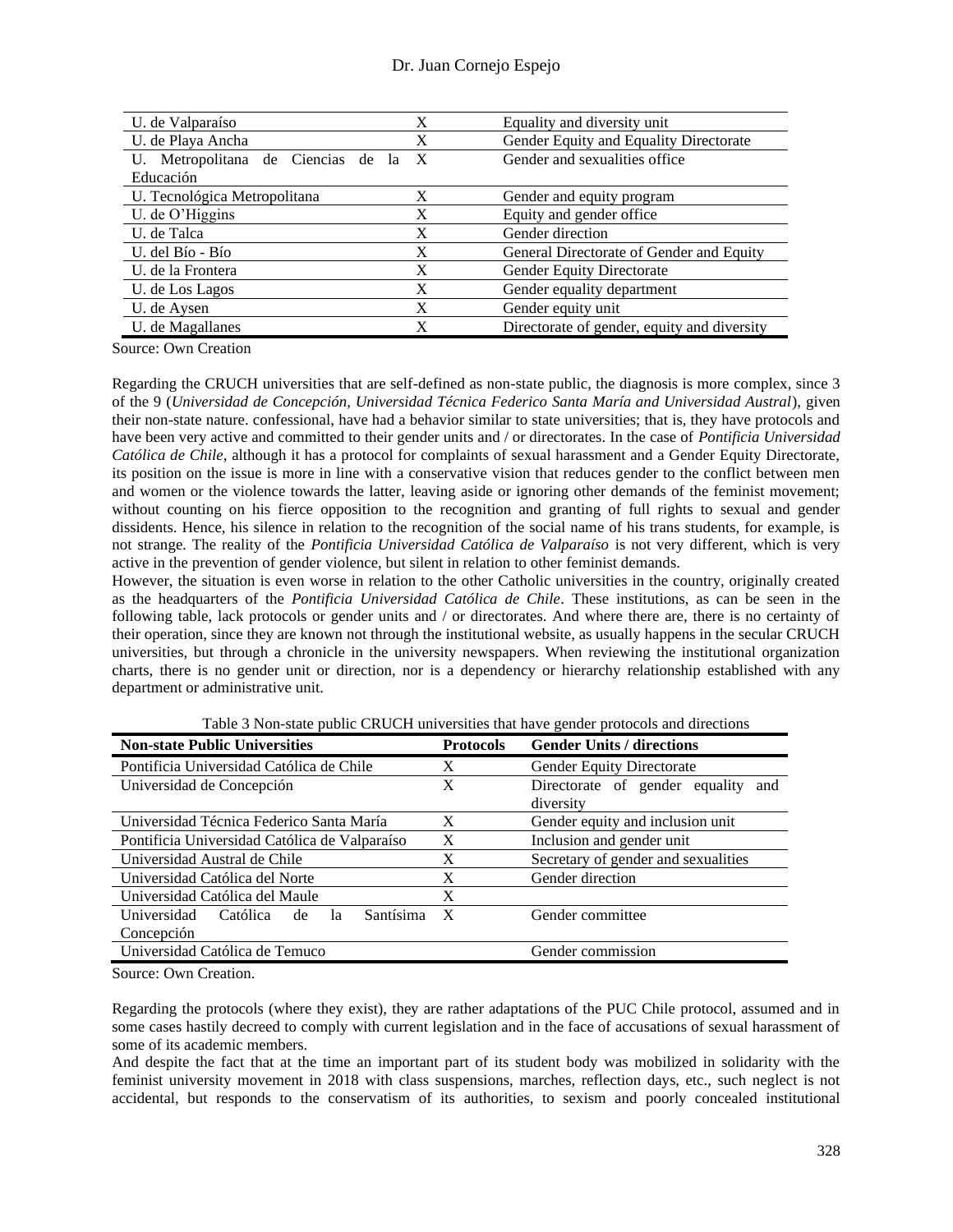homophobia. Nor can we ignore the influence that speeches by groups have exerted in the present decade, several of them religious (fundamentalist) that have accused the feminist movement and dissidents of promoting the "gender ideology", raising as a slogan of struggle "Don't mess with my children" and an angry opposition to any attempt to recognize or grant rights to dissidents. In the case of the three universities mentioned, such ideas have entered through some of their directors or advisers linked to Opus Dei or similar elitist religious movements. In this way, it is not surprising then that academics from the Universidad de los Andes (belonging to Opus) or from the PUC Chile linked to these fundamentalist groups are walking through these institutions "denouncing" the supposed deviations of gender ideology. In other words, considering the scenario described above, the carelessness and discomfort caused in these institutions by a gender discourse that goes beyond simple struggles between men and women is entirely logical, promoting instead structural changes that seek to break with patriarchy and heterosexism.

#### **Innovations and / or curricular reforms**

Regarding the innovations and / or curricular reforms committed by the universities in order to end or at least qualify sexism in education, particularly in the FID, the news is less encouraging, as can be seen in the following table, few universities have introduced subjects with a gender perspective in their training itineraries.

| <b>University</b>                        | <b>Career</b>                                             | Year / Week                                                             |                 |
|------------------------------------------|-----------------------------------------------------------|-------------------------------------------------------------------------|-----------------|
| U. Arturo Prat                           | Preschool Education                                       | Education and gender perspective                                        | 4 / VII         |
| U. de La Serena                          | Ped.<br>in<br>Spanish<br>and                              | Ped. of gender identity                                                 | $2/\mathrm{IV}$ |
|                                          | Philosophy<br>Differential<br>Ped.<br>in                  | Ped. of gender identity                                                 | 2/IV            |
|                                          | Education<br>Ped. in Music Education                      | Ped. of gender identity                                                 | 2/IV            |
|                                          | Ped. in Early Childhood<br>Education                      | Ped. of gender identity                                                 | 2/IV            |
|                                          | Ped. in English                                           | Ped. of gender identity                                                 | 2/IV            |
|                                          | Ped.<br>in<br>Basic<br>General<br>Education               | Ped. of gender identity                                                 | 2/IV            |
|                                          | Ped. in Biology and Natural<br>Sciences                   | Ped. of gender identity                                                 | 2/IV            |
|                                          | Ped. in math                                              | Ped. of gender identity                                                 | 2/IV            |
|                                          | Ped. in Mathematics and<br>Physics                        | Ped. of gender identity                                                 | 2/IV            |
|                                          | Ped.<br>Chemistry<br>in<br>and<br><b>Natural Sciences</b> | Ped. of gender identity                                                 | 2/IV            |
|                                          | Ped.<br>History<br>in<br>and<br>Geography                 | Ped. of gender identity                                                 | 2/IV            |
| U. de Valparaíso                         | Ped. in math                                              | diversity<br>Gender,<br>and<br>intercultural perspective                | 4 / VIII        |
|                                          | Ped. In music                                             | diversity<br>Gender,<br>and<br>intercultural perspective                | 4 / VIII        |
| U.<br>Metropolitana de<br>Ciencias de la | Ped. in Philosophy                                        | Specialization<br>Program:<br>Feminism,<br>Gender<br>and<br>Citizenship | 3/VI            |
| Educación                                |                                                           | Specialization<br>Program:<br>Feminism,<br>Gender<br>and<br>Citizenship | $4/$ VII        |
|                                          |                                                           | Specialization<br>Program:<br>Feminism,<br>Gender<br>and<br>Citizenship | 4 / VIII        |
| U. del Bío - Bío                         | Ped. in Spanish and Communication                         | Educational sociology with a<br>gender perspective                      | 1/I             |
|                                          | Ped. in Physical Education                                | Educational sociology with a<br>gender perspective                      | 1/I             |

|  |  | Table 4. CRUCH universities that have included gender-themed subjects in the FID |  |  |
|--|--|----------------------------------------------------------------------------------|--|--|
|  |  |                                                                                  |  |  |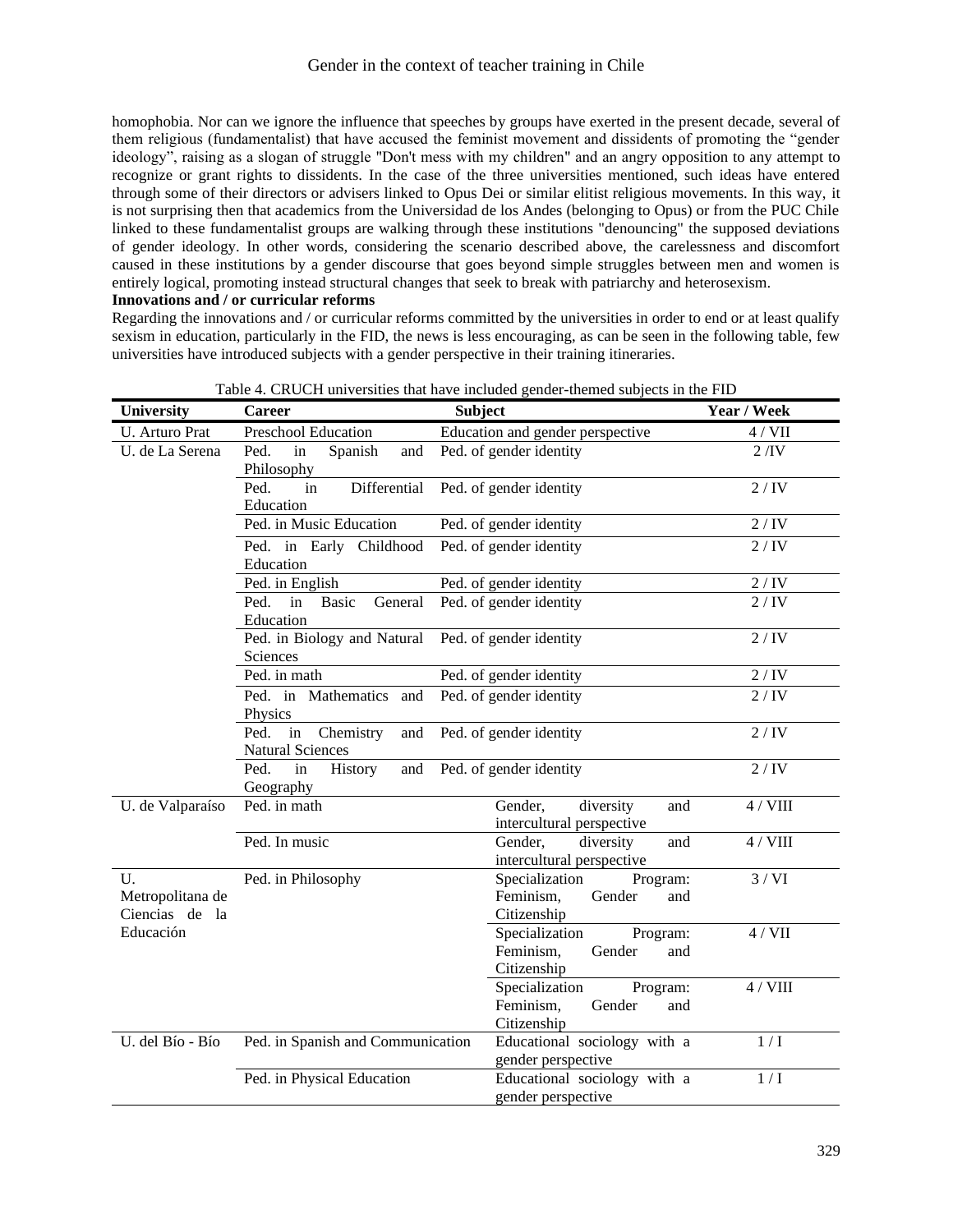## Dr. Juan Cornejo Espejo

| Educational sociology with a<br>Ped. in English             |  |
|-------------------------------------------------------------|--|
| gender perspective                                          |  |
| Educational sociology with a<br>Ped. in math<br>$\sqrt{11}$ |  |
| gender perspective                                          |  |

## Source: Own Creation

As can be seen from the 27 CRUCH universities, only 5 have introduced a subject that is related to a topic of reflection on gender theory. These are basically public state universities, most of them regional. Only the UMCE corresponds to a university in the capital that has introduced gender as one of the specialization programs of the Pedagogy in Philosophy career. The case of the *Universidad de La Serena* is also noteworthy, which has introduced a specific subject common to all pedagogies as part of the FID, something similar occurs with the *Universidad del Bío - Bío*, which has introduced a common subject in 4 of the 8 pedagogies that it teaches. The reason for this is that the other careers are in the process of curricular renewal, so it is to be expected that in the medium term they will replicate what happened at the *Universidad de La Serena*. Regarding the *Universidad de Valparaíso* and *Universidad Arturo Prat*, the changes are explained by specific career initiatives and not university policies.

However, these small advances in public, state and secular universities should be highlighted, since, except for these initiatives, the will to introduce changes in the short term is not observed in the other houses of study. This neglect is observed not only in regard to curriculum innovation and / or renewal, but also in the slowness in changing, for example, the gender bias that still prevails in the official documentation of many of the national universities. Thus, it is still common to find phrases or words that refer to "man" to refer to the human being or the person. Where there is more progress, in some way related to gender, is on the issue of educational inclusion. As can be seen in the following table, all the CRUCH universities studied, even the confessional ones, have introduced subjects that allude to inclusion. In some cases, with more than one subject per career.

| <b>U. of CRUCH State Public</b>                | <b>Inclusion subjects</b> | <b>Gender Subjects</b> |
|------------------------------------------------|---------------------------|------------------------|
| U. de Chile                                    | 4                         |                        |
| U. de Santiago de Chile                        | 4                         |                        |
| U. de Tarapacá                                 | 8                         |                        |
| U. Arturo Prat                                 | 10                        |                        |
| U. de Antofagasta                              | 2                         |                        |
| U. Católica del Norte                          | 6                         |                        |
| U. de Atacama                                  |                           |                        |
| U. de La Serena                                | 2                         | 11                     |
| U. de Valparaíso                               |                           | 2                      |
| U. de Playa Ancha                              | $\mathfrak{D}$            |                        |
| Metropolitana<br>de Ciencias<br>de<br>la<br>U. | 16                        | 3                      |
| Educación                                      |                           |                        |
| U. Tecnológica Metropolitana                   |                           |                        |
| U. de O'Higgins                                | 23                        |                        |
| U. del Bío - Bío                               | 10                        | 4                      |
| U. de la Frontera                              | 8                         |                        |
| U. de Los Lagos                                | $\overline{c}$            |                        |
| U. de Aysen                                    | 9                         |                        |

Table 5. Distribution of subjects related to gender and inclusion by State Public Universities

Source: Own Creation

Table 6. Distribution of subjects related to gender and inclusion by Non-State Public Universities

| <b>U. of CRUCH Non-State Public</b> | <b>Inclusion Subjects</b> | <b>Gender Subjects</b> |
|-------------------------------------|---------------------------|------------------------|
| PUC de Chile                        |                           |                        |
| U. de Concepción                    | 13                        |                        |
| U. Técnica Federico Santa María     |                           |                        |
| PUC de Valparaíso                   |                           |                        |
| U. Austral de Chile                 |                           |                        |
| U. Católica del Norte               |                           |                        |
| U. Católica del Maule               |                           |                        |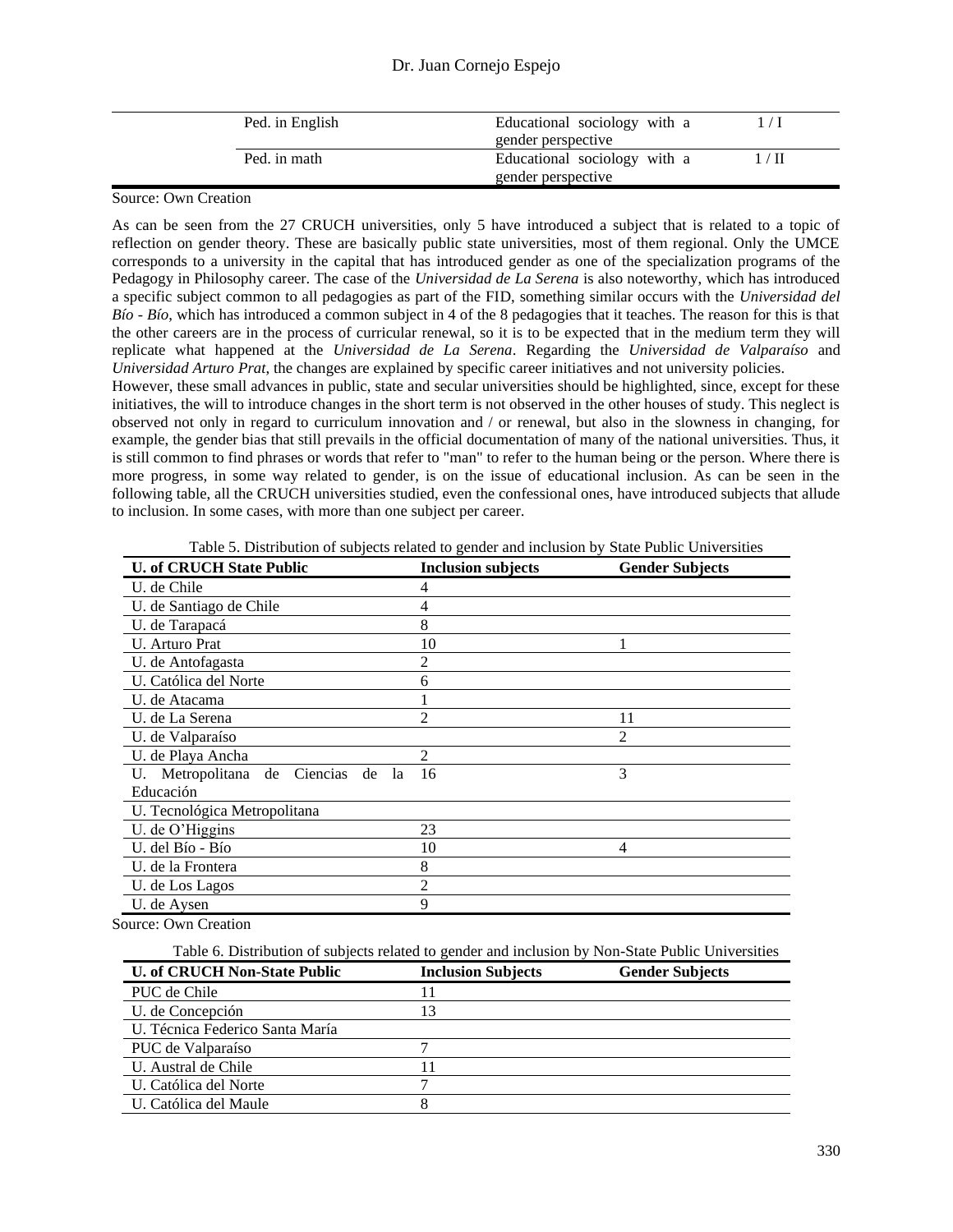## Gender in the context of teacher training in Chile

| U. Católica de la Santísima Concepción |  |
|----------------------------------------|--|
| U. Católica de Temuco                  |  |

Source: Own Creation

However, the growing interest in inclusion on the part of universities, two criticisms have to be pointed out that could relativize the advances in this area. In the first place, the vast majority of the subjects introduced are related to the care of children and young people with *NEE-Necesidades Educativas Especiales* (Special Educational Needs), thereby limiting not only the understanding of the phenomenon, but also the possibilities of broadening the spectrum of beneficiaries. The exception is some careers such as Physical Education that privilege, for obvious reasons, the inclusion of physical disabilities, intercultural issues such as universities located in areas with an indigenous presence (La Araucanía) or with a strong migrant presence (northern area) . The second criticism that can be made to this sudden interest in inclusion is that it responds more to the desire to meet the new standards and requirements for institutional or career accreditations than to a sincere desire to promote inclusion. Proof of this is the delay or neglect that exists in the universities themselves in the full inclusion of their own students. Practically all Chilean universities have inclusion protocols (responding to legal requirements), however, most of them do not comply with universal accessibility standards, for example, for people with different physical capacities.

#### **Discussion**

Teacher training can undoubtedly contribute to overcoming or at least minimizing gender stereotypes (Vasconcellos and Ferreira, 2020), particularly when these are housed in the teacher training itself present in a sexist education that enshrines and naturalizes differences, promotes binarism, and makes disagreements invisible and silenced (Dinis, 2013), especially when they contradict or question the mandates of the heterosexist patriarchy, and which, on a strictly academic level, hinder the participation of women in university life (Ames , 2006; Buquet, 2016, Cornejo, 2018). Hence, the demands of the Chilean university feminist movement are not only pertinent but necessary, since it is not enough to change forms, recognize differences, improve interpersonal relationships through the enactment of a series of action protocols inside the campus or the promotion of an inclusive and non-sexist language. By placing the term of sexist education as one of the fundamental goals to be achieved, the feminist movement is pointing to some of the core aspects of training, but also to the deconstruction of the paradigm that legitimizes and perpetuates exclusions, which is why It can be affirmed that the advances in gender matters carried out so far in the CRUCH universities are totally insufficient and merely formal, especially since they have not yet taken charge of the criticism of a sexist education that continues to prevail in the classrooms Chilean university students (De Fina and Figueroa, 2019).

#### **Conclusions**

In conclusion, it can be noted that, although there have been advances, largely driven by the feminist university mobilizations of 2018, particularly in the protocols for reporting sexual harassment and abuse, as well as in the creation of units and / or directorates of gender, which have contributed to sensitize and train university communities, the issue of curricular renewal and / or innovation committed to a non-sexist education is still a pending task. The initiatives developed so far in this field are still incipient and focused on universities and / or specific careers, not yet constituting a defined trend, nor less majority. The confessional universities deserve a separate point, which although on par with the other CRUCH universities in terms of inclusion, beyond the criticism of their excessive attachment to a reduced understanding of the same that associates it almost exclusively with the SEN, they do not It can be emphasized that they are not only in debt in terms of gender equity and equality, but they have become a real obstacle to the formation, recognition and valuation of gender as a key element in the construction of universities and, consequently, more humane societies.

#### **Bibliographic References**

Alvarado, R. (13 de agosto de 2017). Menos de un tercio de los cargos directivos en educación superior están en manos de mujeres. *El Mercurio.* Recuperado de: https://www.uchile.cl/noticias/135977/menos-de-un-tercio-dedirectivos-en-educacion-superior-son-mujeres

Ames, P. (2006). *Las brechas invisibles. Desafíos para una equidad de género en la educación.* Lima: Instituto de Estudios Peruanos.

Arias, P. y Villarroel, T. (2019). Radiografía a las carreras de pedagogía y propuestas para maximizar el impacto de la ley de desarrollo profesional docente. *Acción Educar.* Estudio.

Bardín, L. (2002). *Análisis de contenido.* Madrid: Ediciones Akal.